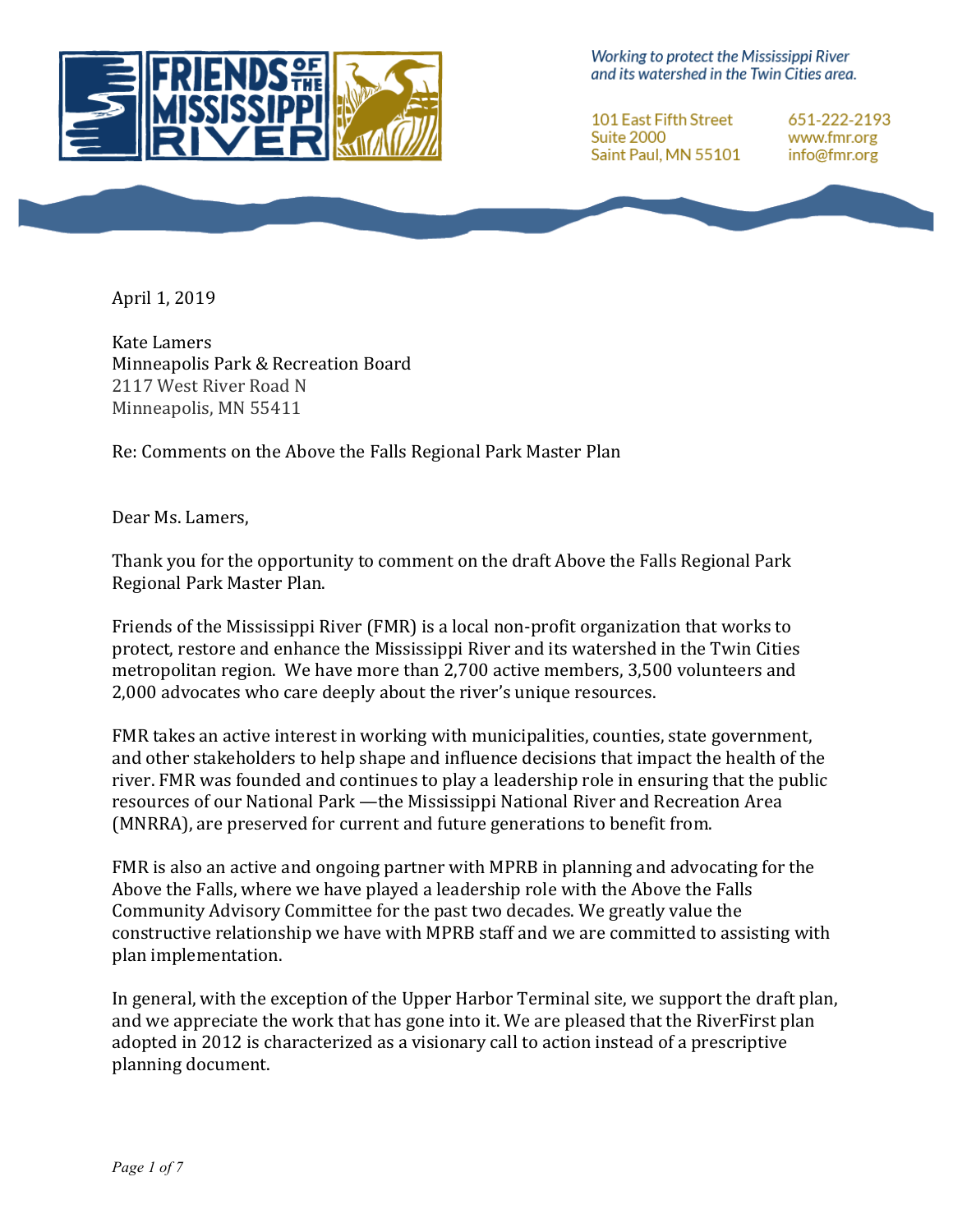As you know FMR has opposed the City of Minneapolis' concept plan for the UHT, in part because of the size and configuration of parkland in the plan. We recognize that MPRB may not have control of these issues, but we are disappointed the parkland acreage is not greater and that private development is planned between the parkway and the river.

Our specific comments, detailed below, provide a summary of the concerns, recommendations and suggested changes that we'd like to see addressed in the plan, as well as some of the plan elements we consider to be positive.

## **Executive Summary**

## ATF Plan Principles, p E-3

The fourth bullet in this section could be strengthened: "Integrate stewardship of natural and cultural resources with the design, management and programming of new and existing parks and trails"

## Near Term Priorities, p E-3

We suggest adding a near-term priority about continuing to pursue land acquisitions and easements and develop a continuous trail system.

## **Ch 1 Previous Planning**

## Park Boundary Evolution, p.1-5 to 1-7

According to Figures 1.3 and 1.4, the parkland along St. Anthony Parkway will be removed from the ATF park boundary. Will this area still be eligible for regional park funding? If so, it would be helpful to explain that in this section.

## ATF Master Plan 2000, p 1-5

We appreciate the inclusion of these objectives and we suggest reiterating that they still apply.

## Implementation, p 1-8

The list of accomplishments doesn't sync with Figure 1.5 on  $p$  1-9. Perhaps this section should reference that it is a partial list of the projects included in Figure 1.5

## Riverfirst, p 1-10

This section does an excellent job of clarifying how Riverfirst fits in to the Above the Falls Plan. Riverfirst is a very visionary plan, but many of the specific concepts are not realistic or feasible. We strongly support the approach you articulated in this section. Figures 1.6 and 1.7 are helpful, but somewhere they should indicate that only the ATF portion is included in the maps. Otherwise it gives the false impression that Riverfirst has focused on ATF exclusively and not the Central Riverfront.

# **Ch 2 Park Background**

Existing Parks – West Bank,  $p \, 2$ -6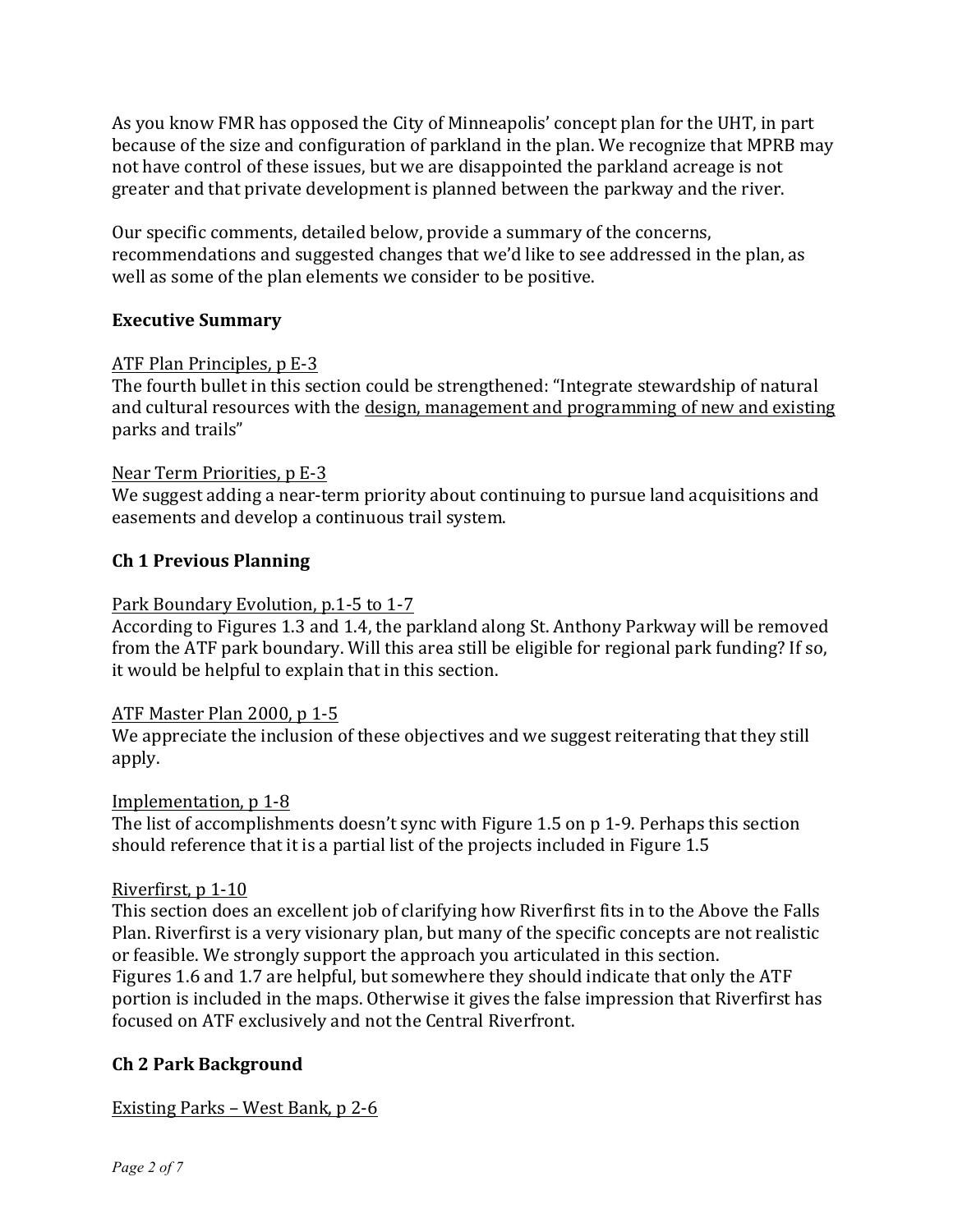Ole Olson Park history has no mention of the supper club that existed there. I know there is some community angst about events that took place there, but it seems odd to just erase it from the history.

## Fig. 2.3 Land Use,  $p$  2-8

This map is from 2010. Is there a more recent version of existing land use in the recently adopted Mpls 2040 Plan that could be used instead?

#### Fig. 2.4 Public Land Ownership, p 2-10

Has this map been updated since 2012? There are some properties that are not identified as publicly owned, such as the Ramsey Excavating site at  $41<sup>st</sup>$  Av N and the Gedney Pickle Factory site at 31<sup>st</sup> Av N.

#### Fig. 2.5 Existing & Planned Bikeways, p 2-11 This map should include a date

## **Ch 3 Community Engagement**

## Equity Analysis, Green Zones, Promise Zones, etc. p 3-5 to 3-11

We appreciate the addition of this section. It's well done and very thorough. MPRB will need to work closely with the City and other partners to develop and implement additional strategies to ensure park development does not lead to gentrification/displacement.

## **Ch 4 Visitor Demand**

No comments

## **Ch 5 Natural Resources and Management**

We have more recent (and more pretty) photos of the restored prairie at Ole Olson Park that would spruce up this section.

Historic Resource Inventory, p 5-11 This section should add mention of studies done by the City to determine historic designation potential for the UHT relics.

Soil Contamination, Figures 5.5 and 5.6 PCA maps on pp  $5-12 \& 5-13$  should include dates

## **Ch 6 Park Development Concept**

#### Basis in 2000 ATF Master Plan, p 6-2

The table showing major changes from 2000 to 2019 is very helpful. In general some of the grander ideas from the 2000 plan have been replaced with more natural features such as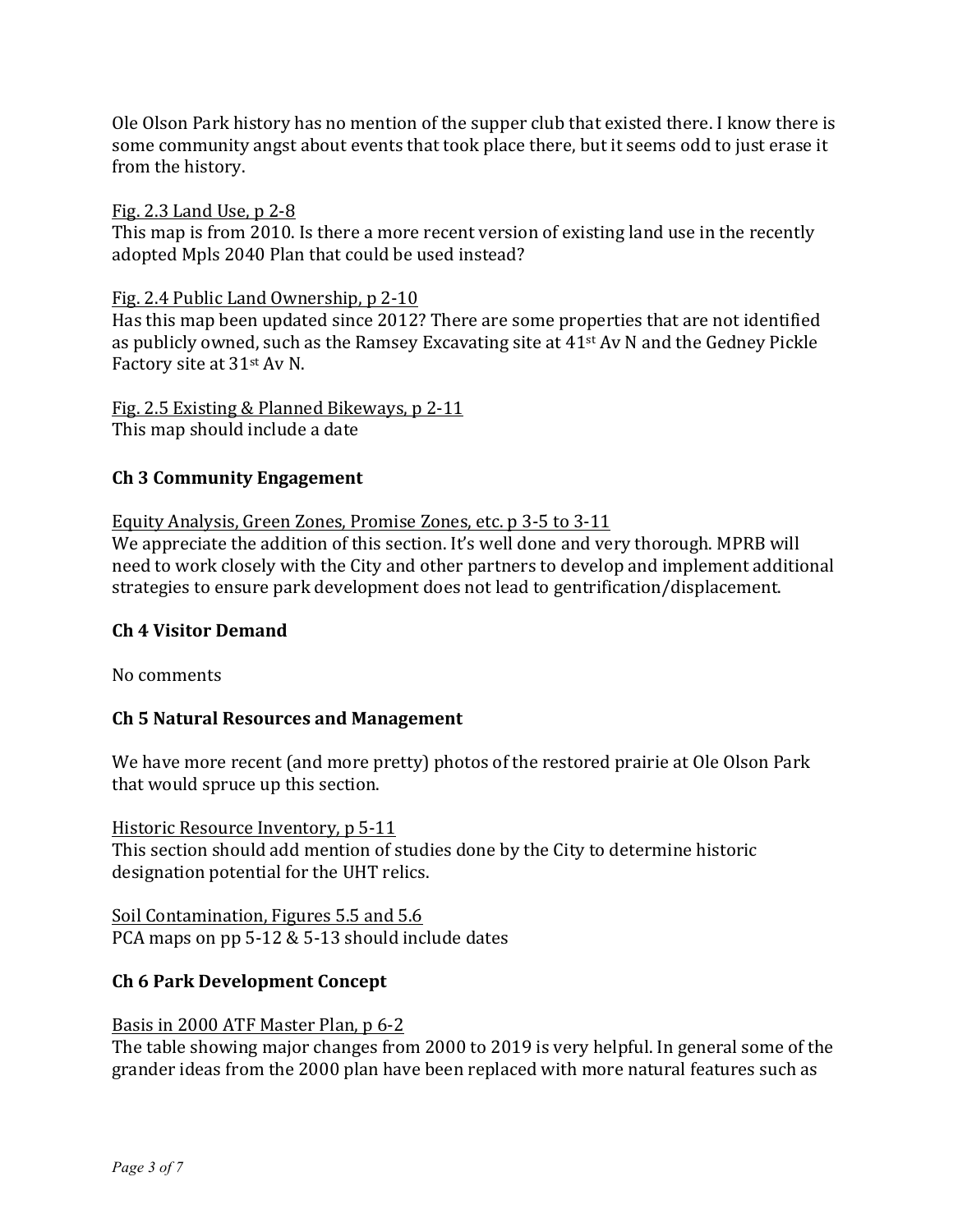restored riverbank, trails and overlooks. Riverfirst brought in new destination concepts, but some of them are unrealistic and won't happen either.

We have generally been supportive of these changes, but it does raise an interesting conundrum: Is Above the Falls becoming too much of a passive park? Future plans for the Graco Park,  $26<sup>th</sup>$  Ave N and the UHT promise to create destination parks, if they are implemented successfully. We are hopeful that these projects can move forward, as they will ensure that the park can serve both the local and regional community.

The map/table in this section should also include changes to the UHT site (no more Grand Staircase) and St. Anthony Parkway

## Park Development Concept, 6-4 to 6-5

We are supportive of the park development concept, but we have a few suggested changes.

This summary needs to be updated a bit. It refers to the veteran's memorial at Sheridan in the future tense and describes the "Scherer site" as if nothing has been completed yet (island, trails, funding).

The Northside Wetlands Park is mentioned in this section, but is that really the plan for the southern portion of the UHT? This is a bit confusing and conflicts with the UHT planning information in the appendices.

We are very pleased to see the "Promenade" replaced with restored riverbank and the 26<sup>th</sup> Av N overlook.

# *Park Projects*

## Graco Park, p 6-6

The description could provide more information or indicate that the site plan shown in Figure 6.4 is likely to change to reflect Graco's presence on site.

The last sentence in this section is a little confusing. We suggest the following rewrite: "In 2019, the MPRB made an agreement with Graco to exchange development rights on the non-regional park portion of the Scherer property for a riverfront trail easement on their property, park naming rights and a substantial donation toward park development.

## Sheridan Memorial Park, p 6-7

Please add the rain garden to the list of amenities at the end of the first paragraph.

The park development concept graphic is tiny and provides very little detail. Also it is referred to as figure  $6.7$  in the text – it should be  $6.5$ 

## East Bank Trail, p 6-8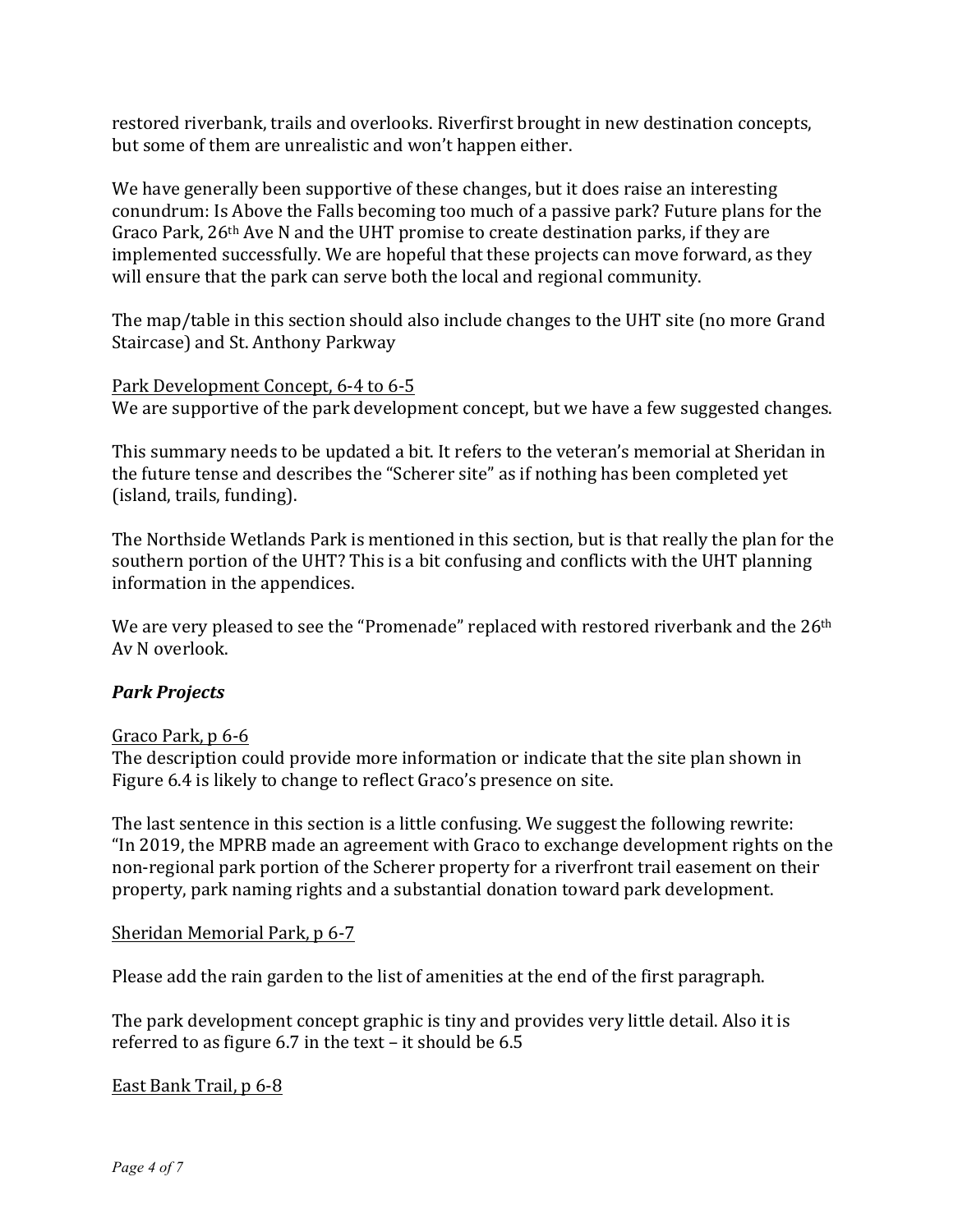The 2000 plan was more definitive about providing separate trails for bikes and pedestrians. As it is MPRB policy to have separated trails, there should be a stated goal about this in the document

## Upper Harbor Terminal Redevelopment, p 6-8

This section is very short, and it seems like a little more info within the body of the plan would be helpful. Also, it's odd that there is a graphic of the wetlands complex, but no mention of it in the narrative. (Also see our comments on Appendix A)

Trails and River Crossings, p 6-10

First paragraph describing existing trails does not include east bank trail from Plymouth to BN Bridge.

There's also a typo – "St." is missing from St. Anthony Parkway regional trail.

Change Scherer Bros site to Graco Park

National Water Trail, p 6-11

The last paragraph is out of date. It references things that will be done before the lock is closed.

Public Water Access Points, p 6-13 Change Scherer Bros site to Graco Park

Parkway Development & Phasing Strategy, p 6-13 We strongly support this language from the draft plan:

> "Unlike the 2000 ATF Plan, this plan locates the proposed West River Parkway directly adjacent to proposed riverbank parkland, separating the riverbank from future private development."

However, Figure 6.1 on the next page provides an example at the UHT, where planned structures are surrounded by parkland and the parkway is separated from the river by private development. This is exactly what you are trying to avoid.

The city should support the MPRB policy of using the parkways to delineate the public domain from private development  $-$  it's a hallmark of our award-winning park system and what sets Minneapolis apart from other cities.

## **Ch 7 Land Acquisition, Easements, and Conflicts**

Boundaries and Acquisition Costs, p 7-2

"Recent successes..." in the fifth paragraph should be updated to include recent acquisitions on west side of the river, such as the Ramsey Excavating site at  $41<sup>st</sup>$  Av N and the Gedney Pickle Factory site at 31<sup>st</sup> Av N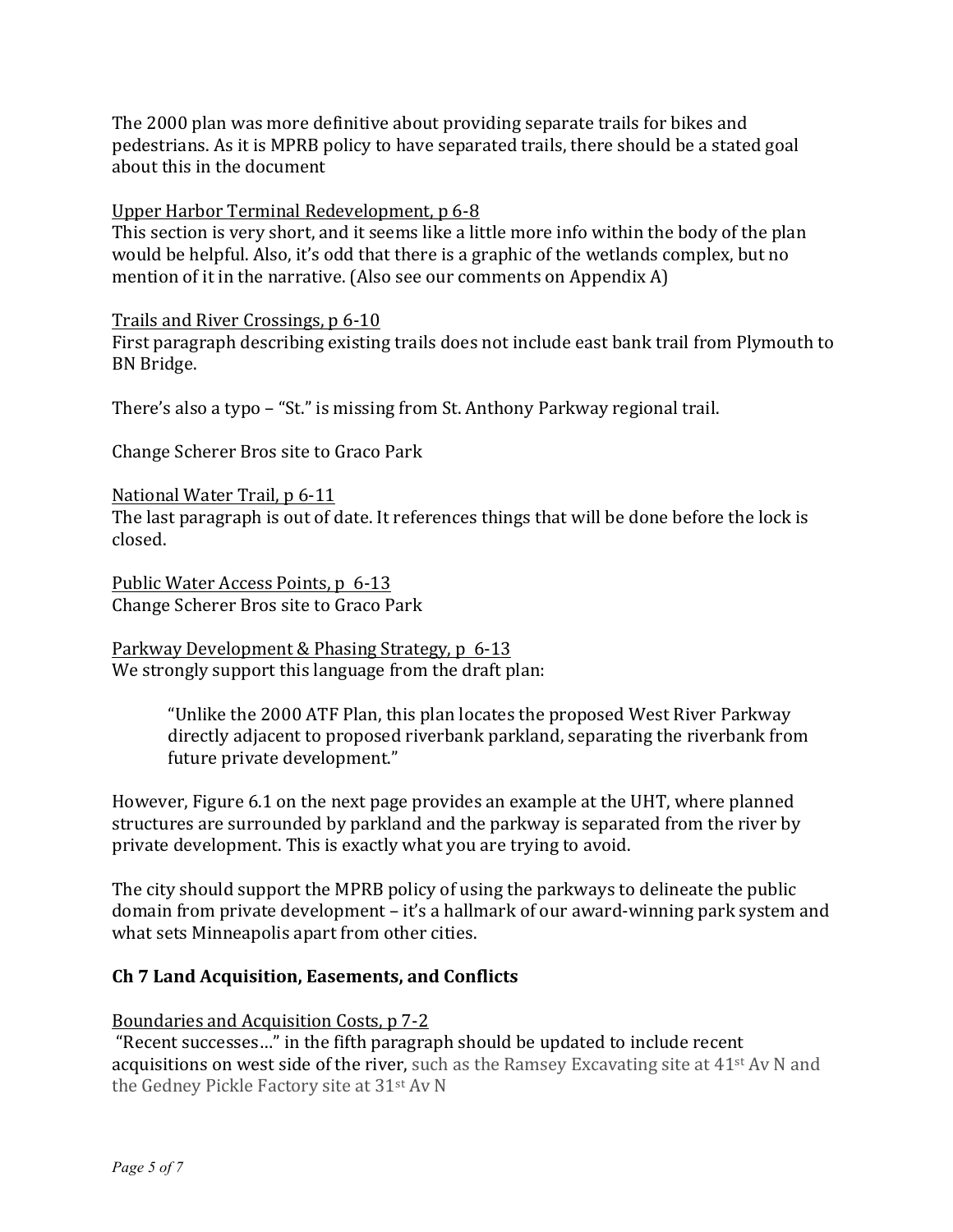Figure 7.1 This map should also be updated to include properties that are not identified as MPRB-owned, such as the Ramsey Excavating and the Pickle Factory sites.

## Easements, p 7-4

This section needs several updates.

- It describes seeking future easements and trail development on Xcel property, which has been removed from the ATF regional park boundary in this plan.
- It states that the Xcel-owned transmission pylons do not conflict with park development and use, yet the UHT concept plan in the appendices includes moving these structures back to the railroad tracks.
- Discussions with Graco regarding a potential trail easement are described as ongoing, but in Chapter 6 they are described as completed.
- The East Bank Trail is described as proposed, but it has already been constructed.

# **Chapters 8, 9, 10, 11**

No comments

# **Ch 12 Implementation, Costs and Funding**

Near Term Priorities, p 12-2 The  $26<sup>th</sup>$  Av N Overlook should be added to this list.

## Hall's Island, p 12-2

This section should say something about future improvements, such as bridges and a trail.

# **Appendix A Upper Harbor Terminal**

This section does an excellent job of summarizing the four-year process undertaken by MPRB and the City to plan for future use of the UHT site. A lot of really good work has gone into this planning effort, and while we appreciate the work of all the parties involved, we are disappointed with many components of the concept plan approved earlier this year by the City of Minneapolis.

With respect to how the UHT concept plan described here affects the ATF Regional Park Plan, our concerns are as follows.

## Park Boundary, p A-5

We would like to see more of the UHT site be used as parkland. The 2013 draft plan included a much bigger park of approximately 28 acres and that has been reduced to less than 20 acres. We believe this is short-sighted and would prefer to see a larger park that can leverage more private development outside of the city-owned land. We have repeatedly asked the City to study a larger area of land that includes all the parcels between I-94 and the UHT/river. These landowners outside of the UHT stand to gain considerable property value once the park is added, and it would be to their benefit to participate in a process that encompasses the whole area.